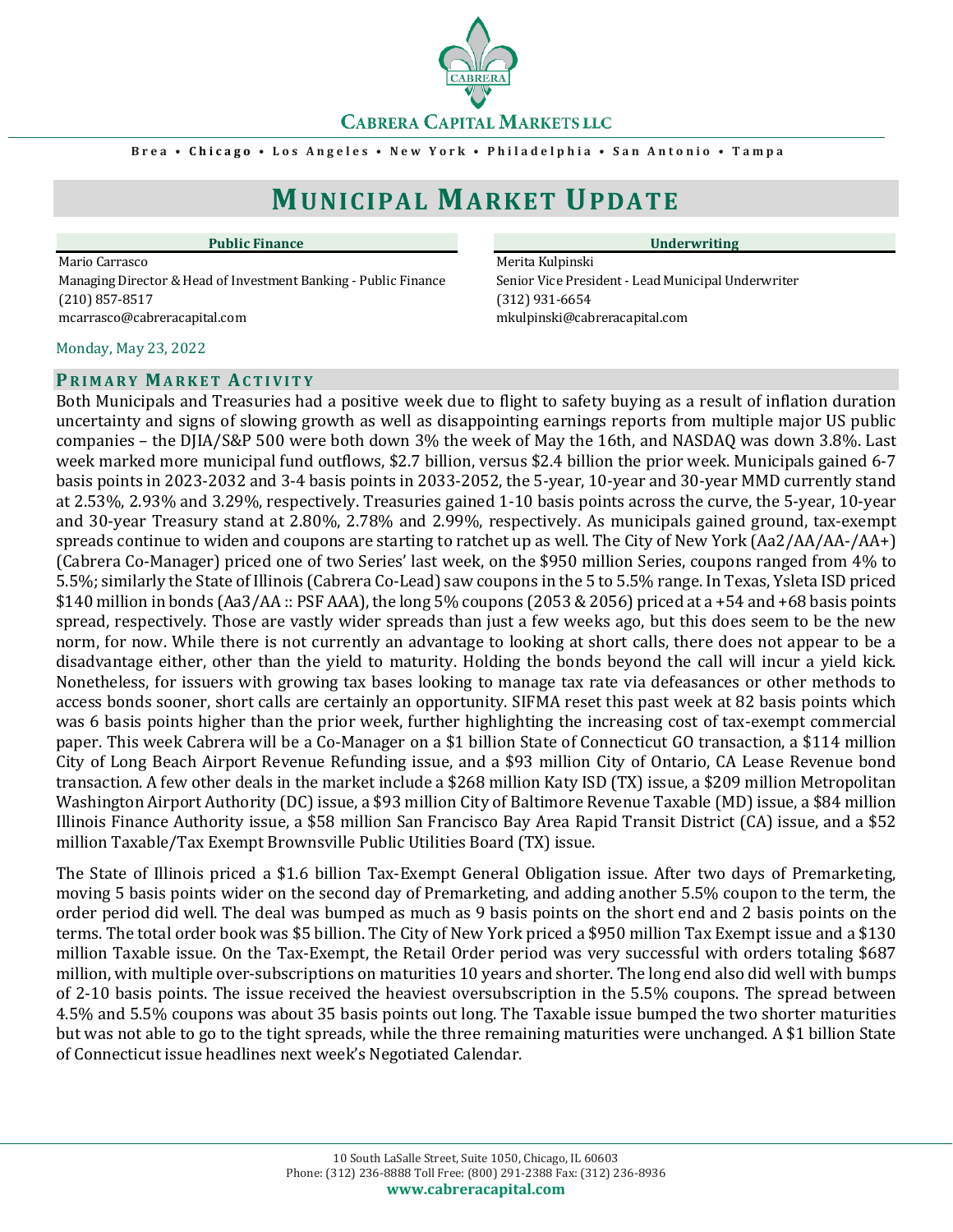

#### **Brea • Chicago • Los Angeles • New York • Philadelphia • San Antonio • Tamp a**

### **INTEREST RATE SNAPSHOT**

| <b>Benchmark Maturity</b> |      | 5/20/2022<br><b>AAA MMD</b> | Change<br>from Last<br>Week (bps) | 5/20/2022<br><b>U.S. Treasury</b> | Change<br>from Last<br>Week (bps) | Muni/UST<br>Ratio | Date of<br><b>Week End</b> | <b>SIFMA</b><br><b>Index</b> | <b>Municipal</b><br><b>Fund Flow</b> | 1-Month<br><b>BBA</b><br><b>LIBOR</b> | 12-Month<br><b>BBA</b><br><b>LIBOR</b> |
|---------------------------|------|-----------------------------|-----------------------------------|-----------------------------------|-----------------------------------|-------------------|----------------------------|------------------------------|--------------------------------------|---------------------------------------|----------------------------------------|
|                           | 2023 | 1.93                        | -6                                | 2.07                              | $-3$                              | 93.24%            | 5/20/2022                  | 0.82                         | $(\$2,700)$                          | 0.96                                  | 2.71                                   |
| ∼                         | 2024 | 2.25                        | -6                                | 2.60                              | -1                                | 86.54%            | 5/13/2022                  | 0.76                         | $(\$2,400)$                          | 0.88                                  | 2.63                                   |
| 3                         | 2025 | 2.42                        | -6                                | 2.73                              | -6                                | 88.64%            | 5/6/2022                   | 0.60                         | $(\$2,670)$                          | 0.85                                  | 2.67                                   |
| Ь                         | 2027 | 2.53                        | $-5$                              | 2.80                              | $-9$                              | 90.36%            |                            |                              |                                      |                                       |                                        |
| 10                        | 2032 | 2.93                        | $-6$                              | 2.78                              | $-15$                             | 105.40%           |                            |                              |                                      |                                       |                                        |
| 20                        | 2042 | 3.16                        | $-3$                              | 3.17                              | $-15$                             | 99.68%            |                            |                              |                                      |                                       |                                        |
| 30                        | 2052 | 3.29                        | $-3$                              | 2.99                              | -11                               | 110.03%           |                            |                              |                                      |                                       |                                        |

#### **MUNICIPAL FUND FLOWS**

Week Ended 5/19/2022 saw outflows of \$2.70 billion, 14<sup>th</sup> Consecutive Week of Outflows Source: Lipper

2.250 ┠╷┠┠┎╻╏┠┠╷╻┎╷<br>┠<u>┎┞┠┠┠╿╿╿╿╿╻╺┎╻╻┎╿┨┎╶┎┎┠</u>┠╏ 1750 1.250 0.750  $0.250$  $-0.250$ \$ Billions  $-0.750$  $-1.250$  $-1.750$  $-2.250$  $-2.750$  $-3.250$  $-3.750$  $-4.250$ 5/19/2021 7/19/2021 9/19/2021 11/19/2021 1/19/2022 3/19/2022 5/19/2022

## **UPCOMING NEGOTIATED CALENDAR**

| <b>Size</b><br>(Smm) | <b>Issuer</b>                                              | <b>State</b> | <b>Description</b>                                   |
|----------------------|------------------------------------------------------------|--------------|------------------------------------------------------|
|                      | 1,075.000 *State of Connecticut                            | <b>CT</b>    | <b>General Obligation Bonds</b>                      |
|                      | 268.040 Katy Independent School District                   | TX           | Unlimited Tax School Building Bonds                  |
|                      | 229.610 City of Memphis                                    | TN           | General Improvement Refunding Bonds                  |
|                      | 225.000 Tarrant County                                     | TX           | Limited Tax Bonds                                    |
|                      | 209.410 Metropolitan Washington Airports Authority         | DC           | Airport System Revenue Refunding Bonds (AMT)         |
| 173.705              | City of Midland                                            | TX           | <b>General Obligation Bonds</b>                      |
|                      | 149.990 Tennessee Housing Development Agency               | TN           | Residential Finance Program Bonds (Non-AMT) (Social) |
|                      | 116.000 Allentown Neighborhood Improvement Zone Dev. Auth. | PA           | Subordinate Tax Revenue Bonds                        |
|                      | 111.875 * City of Long Beach                               | CA           | Senior Airport Revenue Bonds (Non-AMT/AMT)           |
| 97.810               | Alaska Housing Finance Corporation                         | AL           | State Capital Project Bonds (Social)                 |
| 93.905               | *Ontario Public Financing Authority                        | CA           | Lease Revenue Bonds                                  |
| 93.070               | City of Baltimore                                          | MD           | Refunding Revenue Bonds (Water/Wastewater Projects)  |
| 84.160               | Illinois Finance Authority                                 | IL           | Revenue Refunding Bonds                              |
| 58.550               | San Francisco Bay Area Rapid Transit District              | CA           | General Obligation Bonds (Green)                     |
| 52.100               | City of Brownsville                                        | TX           | Utility System Revenue Refunding Bonds               |

#### **\*Cabrera will serve as Co-Manager**